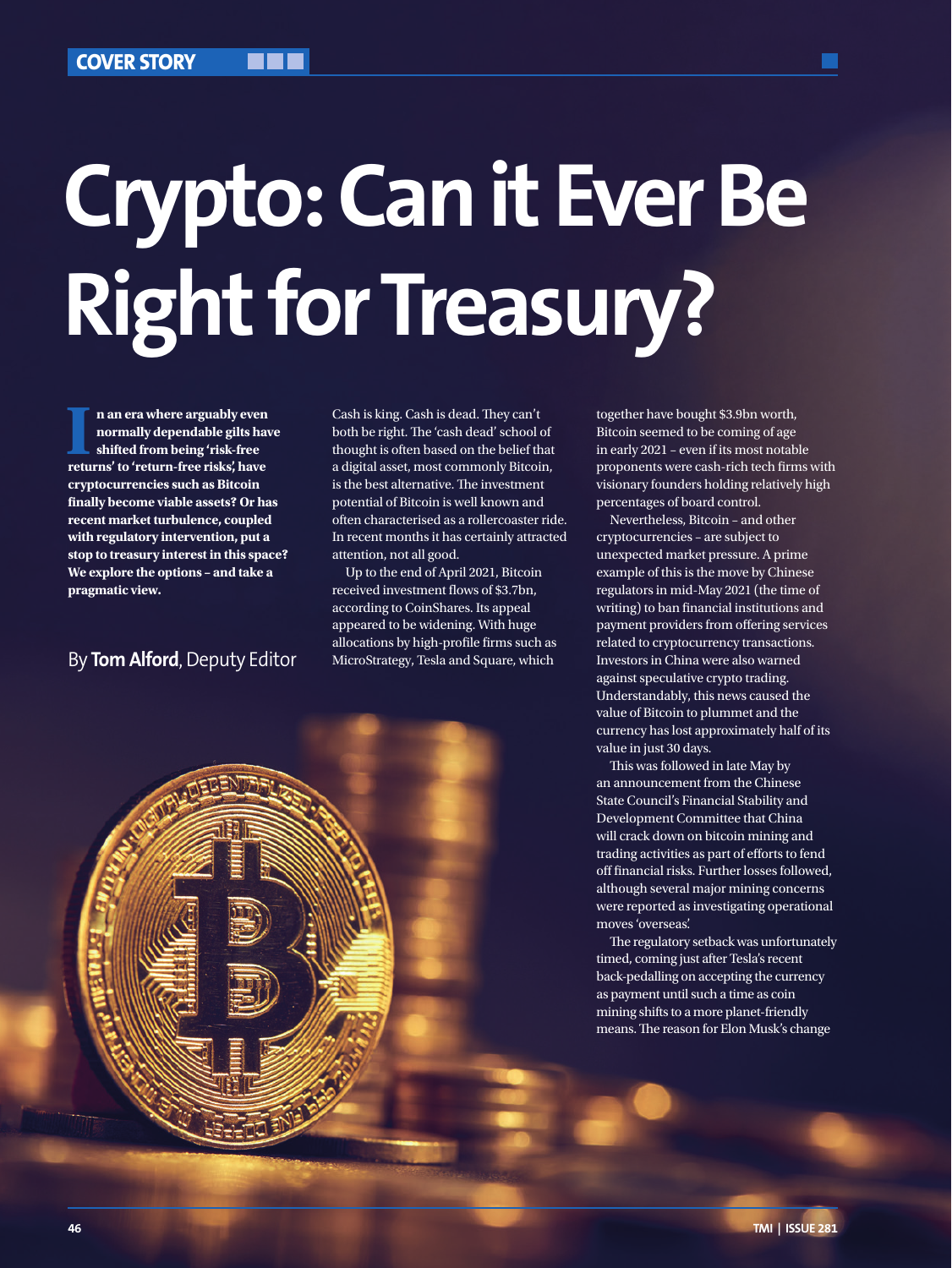of view is simple. Bitcoin's rise has been in parallel with that of sustainabilityinformed investing. This has exposed an incompatibility that may not be resolved any time soon.

The increasingly vast computing power needed to 'mine' bitcoins consumes an equally vast amount of electrical power to run and cool the computers. With at least 75% of all the world's bitcoin-mining power centred in China, where fossilfuelled power stations account for almost two thirds of power production, serious ecological concerns are being raised.

The Global Times has reported that annual energy consumption by bitcoin mining in China is expected to peak in 2024 at 296.59 Twh, and generate 130.50m metric tons of carbon emission (about the same as the whole of the Philippines). The research was carried out jointly by the Chinese Academy of Sciences and Tsinghua University.

Chris Clothier, a fund manager at CG Asset Management, is quoted on the Institutional Asset Manager website as saying that "investors with any consideration for ESG principles should avoid" investing in bitcoin. "Bitcoin is nothing short of an environmental catastrophe."

Globally, bitcoin mining's carbon footprint is huge. As demand soars, and computing power-consumption rises in parallel, it has been estimated that bitcoin's CO2 production could soon triple. Coal-fired power consumption at scale is environmentally destructive; the pressure on Tesla to take a revised stance – at least on accepting bitcoin as payment, not holding them – may see others follow suit. With Tesla's statement immediately costing Bitcoin 10% of its value, the sustainability issue is not to be ignored.

Bitcoin mining resources will at some point have to change. But could it even encourage the use of renewable energy sources, as some have suggested? Projects such as the Bitcoin Clean Energy Initiative are advancing the idea that bitcoin mining could add momentum to the transition to renewable power. By acting as a flexible consumer of renewable energy, which is only produced under certain conditions (daytime for solar power, for example), miners can absorb excess grid power, reducing renewable production costs.

Not all buy this notion. In a FT opinion piece, Jamie Powell takes issue, mooting the idea that this is just the voice of selfinterested bitcoin promoters being raised in response to environmentalist attacks. Bitcoin Clean Energy Initiative is run by committed bitcoin investor, Square, he notes.

It's a way, Powell said, of "trying to justify, after the fact, bitcoin's insane energy use", as a means of "guarding against people going off crypto on the grounds that it is actually a Very Bad Thing". Protecting bitcoin's value is one thing, but then telling China's miners (wherever they eventually locate themselves) to only use renewables is an altogether more interesting undertaking.

Kicking off an eco-debate that will see people strongly take sides may not suit most corporate treasury sensibilities, or that of their wider corporate ESG policy. Such issues cannot be dismissed, but bitcoin is nonetheless an interesting asset in the face of cash's current woeful performance.

# **Cash decline**

While Bitcoin's maturation carries with it some worrying growing pains, the idea of large cash holdings on the books has been losing rather a lot of its shine. Bitcoin's rising investment star may even be more about cash's decline than its own special qualities, suggests Josh Deems, Director of Business Development, Fidelity Digital Assets. "Many corporates are in an economic environment where they are looking at cash on their balance sheet and thinking it could be worth less tomorrow than it is today. It's becoming an expensive holding," he says.

Indeed, using cash in a market where costs are rising means having to make that money work harder just to keep up. In today's challenging environment for interest rates, decent returns have all but disappeared.

Jeff Dorman, Chief Investment Officer, Arca, wrote in a recent blog that for a large corporate, cash holdings require multiple banking partners, incurring multiple fees for a wide range of transactions (not least foreign exchange), and still they are subject to frequent settlement delays. The "onerous" nature of cash holdings, he argues, is driving interest in alternatives such as Bitcoin.

This is not to detract totally from Bitcoin's recent stellar performance,



**Director of Business Development, Fidelity Digital Assets**



66

*Kicking off an eco-debate that will see people strongly take sides may not suit most corporate treasury sensibilities.*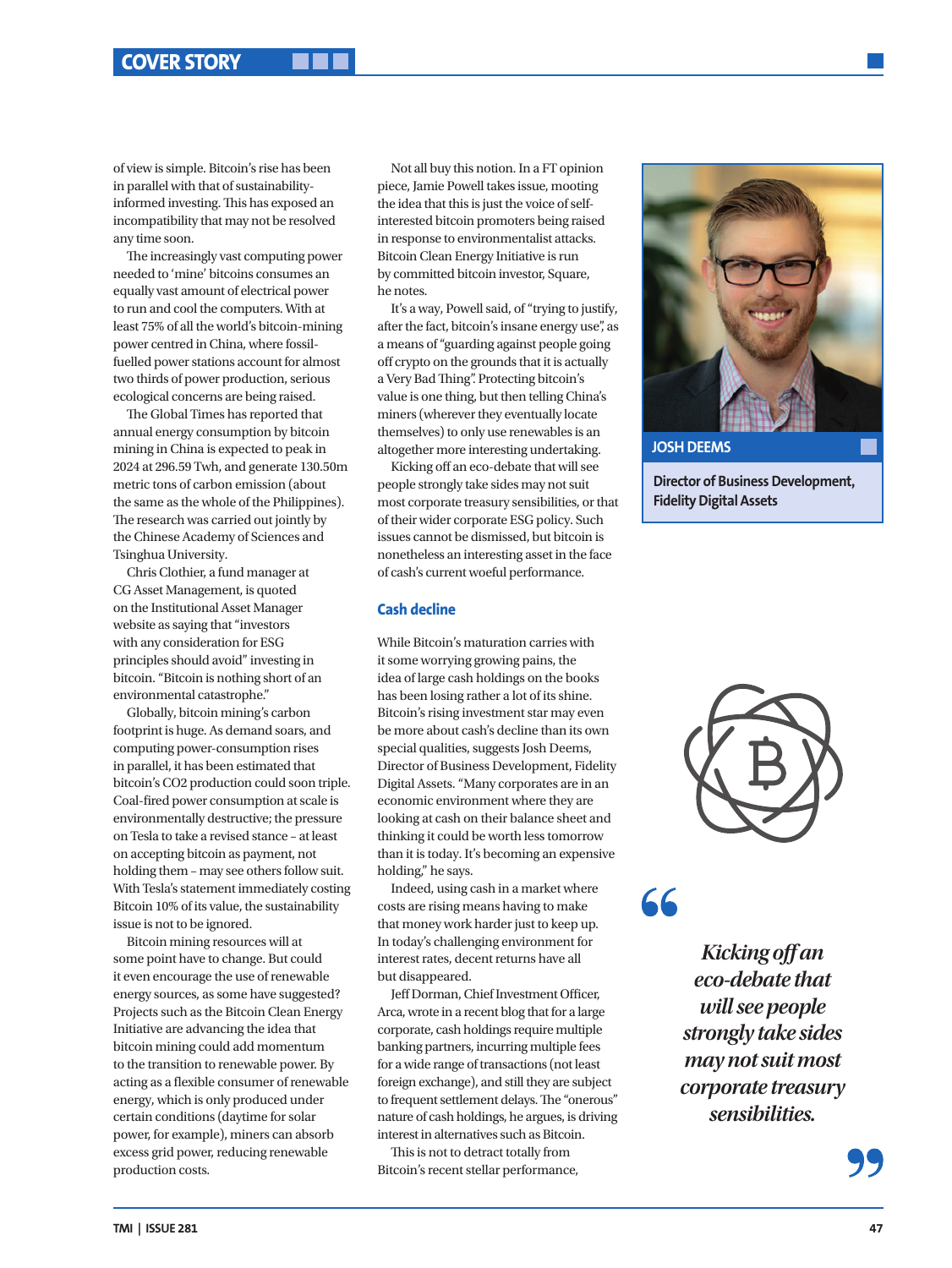says Deems. "The reason why Bitcoin is becoming one of the most attractive alternatives is that it has gone through an incredible cycle in the past year," he notes.

### **Rising interest**

In 2020, a Bitcoin supply crunch emerged. Demand grew so much that it outstripped the newly mined supply. It has an absolute maximum production of 21 million bitcoins embedded in its source code so, unlike gold, it has a known finite production run. As asset prices always come down to simple supply and demand, and Bitcoin demand is now outstripping demand, major investors are on the case, including key hedge fund manager Tudor Investments, which ploughed in around \$425m in May 2020.

It's not much more than a 1% drop in Tudor's current \$38bn assets under management (AUM) ocean. But for a 'traditional' player to engage at this level as a hedge against inflation, Deems argues that Bitcoin is taking on the characteristics of a hard asset capable of mitigating against the uncertainties of global economics.

And yet 84% of corporate finance respondents to a February 2021 Gartner survey said they did not plan to ever hold Bitcoin as a corporate asset. With the demand for traditional assets post-pandemic (mindful of activist-led assaults on equities as per GameStop, and the changing nature of commodities appetites globally) perhaps denoting market turbulence ahead, it may be time for re-assessment.

Fidelity research suggests an allocation of 2% to 3% Bitcoin can outperform, on a risk-adjusted basis, a traditional 60% equities/40% fixed-income portfolio. J.P. Morgan recently weighed in, saying investors could allocate up to 1% of their portfolio into Bitcoin as a hedge for other asset classes.

In 2020, Bitcoin returns were many times that of the S&P 500 Index and gold, pitching 160.40% versus 13.73% versus 21.60% respectively, according to CoinDesk figures. With the right market backdrop, there is now what Deems calls "a supporting precedent" for investment.

As such, to the list of Bitcoin-investing tech-driven businesses such as MicroStrategy, Square and Tesla, and more risk-inclined players like Tudor, can now be added traditional fund managers such as Mass Mutual, and Harvard, Yale and Brown university endowments, all of which made sizeable allocations in 2020. There are many other examples but the impact of the environmental issue around mining may yet temper some investor enthusiasm.

#### **Gaining traction**

Bitcoin is a unique digital asset in that it can be held as a balance sheet investment and as operational capital. In an increasingly digital world, arguably it offers a good fit. While synchronised global regulation of Bitcoin is unlikely, the fact that it has no single controlling entity can be perceived as a strength: no one can exert influence over its production or value.

That said, while individual governments will always want to understand how and where money is flowing through the system, there's a higher level of understanding of crypto among individual regulatory bodies now – in the US, for example, the new head of the Securities and Exchange Commission, Gary Gensler even taught digital assets and blockchain at Massachusetts Institute of Technology.

At a technological level, compliance concerns around anti money-laundering can be mitigated by the historical provenance attached by blockchain to every Bitcoin transaction. Harry Hughes, Chief of Staff at Equos digital currency

exchange provider Diginex, notes that every cryptocurrency move is traceable in a way that no cash deal could ever be. This is as a result of tech firms such as Chainalysis, Coincensus and Elliptic providing government agencies, cryptocurrency businesses and financial institutions with a common understanding of how cryptocurrencies are being used.

It has recently been reported by Chainalysis that a group of just 270 blockchain addresses have laundered around 55% of cryptocurrency associated with criminal activity. The report added that 1,867 addresses received 75% of all criminally-linked cryptocurrency funds in 2020, a sum estimated at around \$1.7bn. Chainalysis describes this "bottleneck in money laundering" operations as "good news". The squeeze is on.

Arguably even the concept of 'dark coin' – cryptocurrencies designed to provide secure and private transactions, primarily to evade



**currency exchange provider Diginex**

# $AC$

*Many corporates are in an economic environment where they are looking at cash on their balance sheet and thinking it could be worth less tomorrow than it is today.*

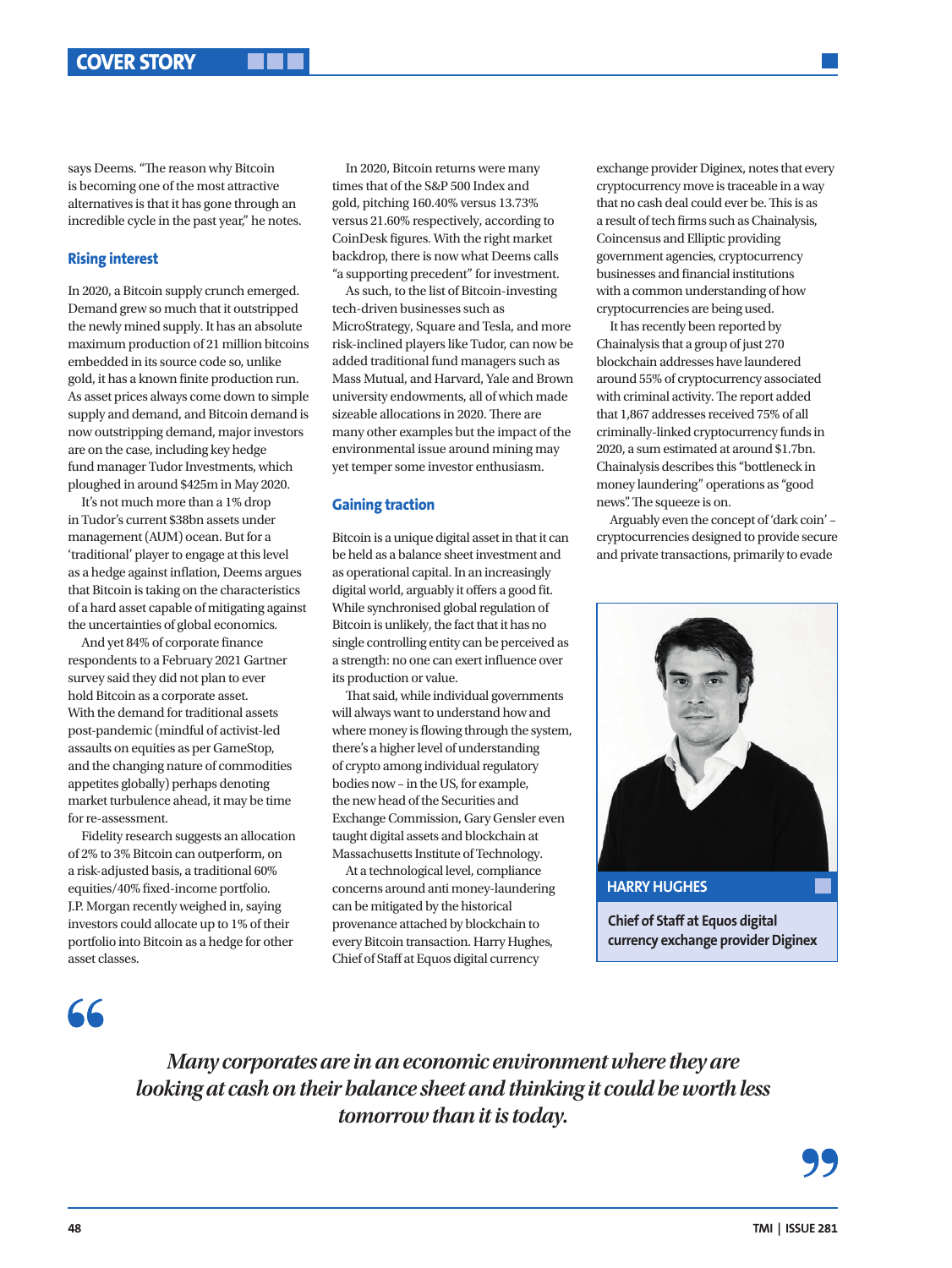government agency observation – has an upside. His view is that the emergence of a dark side means criminals now see the irrefutable blockchain trails of 'regular' crypto as too much of a risk, leaving the space clear for legitimate use.

This is also good news for commercial adoption. In the context of global supply chains, where even large retailers are starting to hold Bitcoin on balance sheet (Walmart is rumoured to be allocating up to \$1bn), currency instability in certain territories can be safely mitigated by Bitcoin, explains Hughes.

Even if a business runs a USDdenominated book, local currency volatility can cause huge pricing fluctuations. It's feasible that demand for taking payment in Bitcoin, or even fiat-backed Stablecoin (see box below), will rise because crypto assets are not subject to debasement associated with unsustainable fiscal and monetary policies.

Another reason cited by Hughes is because crypto assets are highly portable, unlike the other alternative means of hedging against fiat currency inflation: gold. That said, even this now has a solution, offered by Kinesis (and reported online by TMI *treasury-management. com/blog/digital-gold-creating-yield-fortreasurers/*) to enable people in Indonesia to buy and transact with a blockchainsupported digital representation of physical gold bullion.

But treasurers need to go beyond managing pricing volatility and know your customer/anti money-laundering (KYC/ AML) concerns. As part of a diversified treasury cash strategy, Bitcoin investment raises issues around taxation and accounting treatments, for example, not least because clear and consistent rules for each are yet to be determined.

#### **Bitcoin vs tax and accounting**

As a starting point, Deloitte's "Corporates investing in crypto: considerations regarding allocations to digital assets" helps steer treasurers through their initial explorations of digital asset holdings – and presents the issues for all to see.

According to co-author, Rob Massey, Partner, Global & US Tax Blockchain & Digital Assets Leader, Deloitte Tax, those holding Bitcoin as an investment must recognise that tax treatment varies according to different authorities around the world.

"In most jurisdictions, it is viewed differently than other investment type assets in that it is deemed 'general property' and fungible," he explains. "Bitcoin requires a higher degree of operational care to segregate tranches of investments with varied basis in order to identify which is sold, the associated basis, and the resulting gain."

On the accounting side, Amy Park, Audit Partner, National Office for Accounting and Reporting Services, Deloitte (also a co-author), says accounting rules also vary by jurisdiction. "Under both US GAAP [generally accepted accounting principles] and IFRS [international financial reporting standards], Bitcoin is treated as an intangible asset. The resulting accounting and presentation may be different than one would expect for an investment which is often treated and transacted like a financial asset."

It's important to note that the accounting treatment for cryptocurrencies under US GAAP requires write down of losses, yet does not allow for 'write up' of gains. This means investors reviewing financial statements may not see appreciating digital assets, only impaired value, unless companies adopt a robust non-GAAP financial disclosure system or sell the asset and realise the gains. In terms of earnings per share reporting, a significant Bitcoin investment could be an issue.

The rules differ when Bitcoin is used for business payments. For tax purposes, Massey explains that, again, each jurisdiction is different, but one common theme is that Bitcoin is not viewed as a currency. Gains and losses therefore fall outside of the established tax rules of foreign currency.

"This leaves operational and tax complexities in determining character – capital versus ordinary asset – and basis tracking," he notes. "What's more, very few tax authorities accept Bitcoin as a form of payment which means that withholding taxes for things like payroll still need to be remitted in fiat currency, even when the underlying payment to an employee is in Bitcoin."

If accepting Bitcoin from customers for goods or services sold (as MicroStrategy

# **BOX 1: STABLECOIN: PEGGED FOR STABILITY?**

Stablecoin is a generic term for a set of digital currencies that are linked to an underlying asset, such as a fiat currency, real estate, or stocks. Their stability comes from being pegged to these assets that do not form part of the volatile crypto world, and so (in theory) fluctuating with far less volatility. With multiple variants in existence, stable coins are not subject to a single set of regulations, making their control by any one authority more difficult.

In practice, stablecoins, as a digital currency, may suit cross-border payments well because they offer faster, cheaper and more transparent passage, with instant settlement. They may also make storage of foreign currency easier, safer, and cheaper for users of remittance services. However, a number of general issues have been cited, including reduced consumer protection, reduced market competition, increased cyber risk and, if taken up in large measures, a potentially negative impact on financial stability and monetary policy.

66

*While synchronised global regulation of Bitcoin is unlikely, the fact that it has no single controlling entity can be perceived as a strength: no one can exert influence over its production or value.*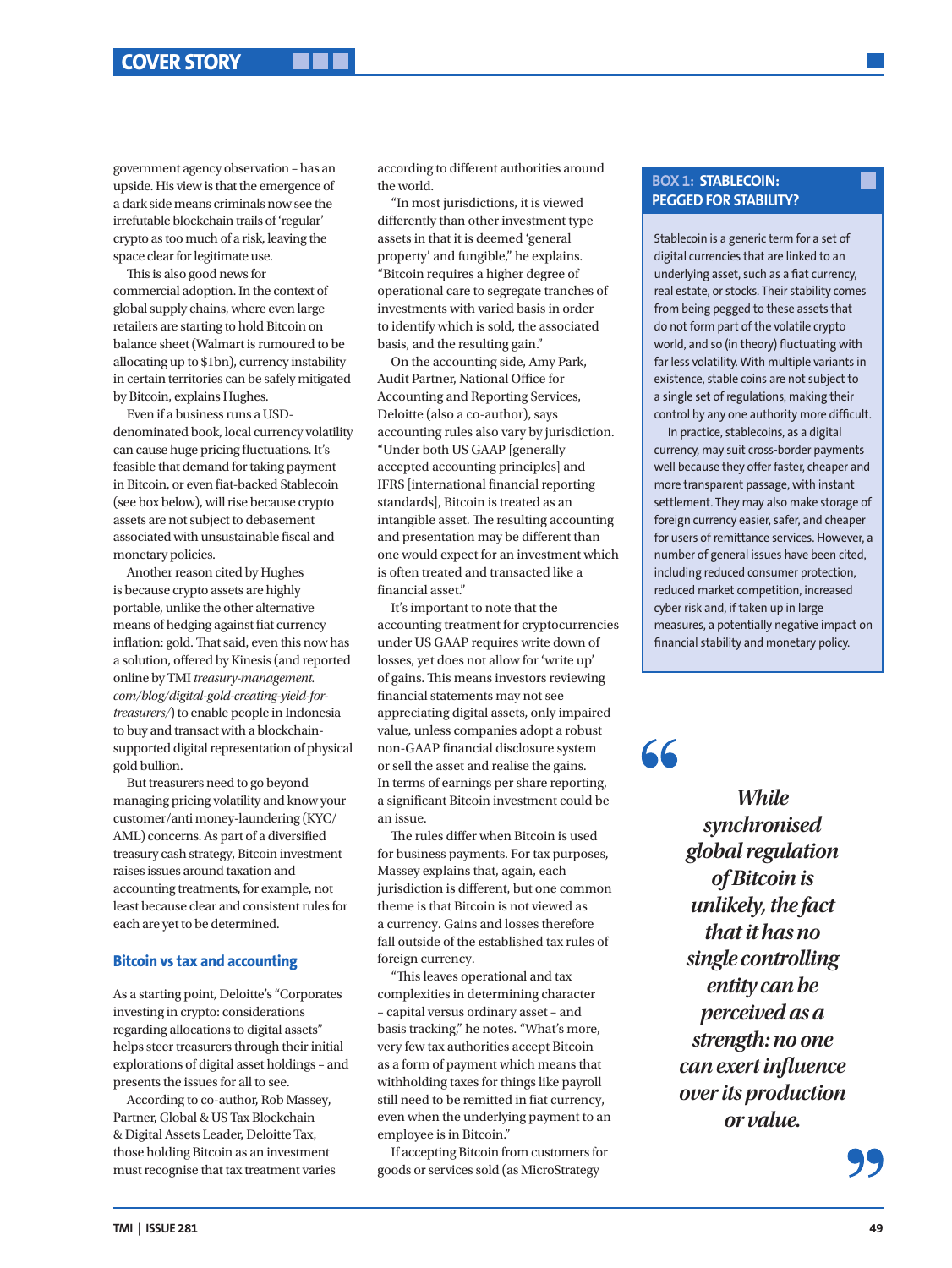and Square intend) or using it to pay vendors or employees, the accounting side can get complex, notes Park. The main issue arises from using Bitcoin in a manner similar to a financial asset while having to account for it as an intangible asset.

"The transaction price may be different in value than the ultimate amount received from a customer," she explains. "This in turn impacts the amount of revenue a company can record, and could also lead to derivatives that capture the volatility of the price of Bitcoin."

These amounts, while all related to a single transaction, will often be presented in different places on a company's financial statements and, warns Park, "can require consideration of how to best disclose and describe the resulting accounting and presentation".



*Bitcoin requires a higher degree of operational care to segregate tranches of investments with varied basis in order to identify which is sold, the associated basis, and the resulting gain.*

#### **Getting practical**

In addition to these challenges, if taken as a credible asset class, treasurers need to understand Bitcoin "at least as well and as thoroughly as any other asset class to which they might invest", warns Tim Davis, Principal, Risk and Financial Advisory Practice, Deloitte & Touche.

He continues: "Given that Bitcoin has the ability to be a payment methodology that treasury will need to support, the treasurer needs to understand the underlying capabilities of the technology to provide more efficiency and effectivity in the payments requirements of the entire organisation – from customer receipts to employee and payroll payments".

This means practical decisions should be made well before engaging. For Ben Sebley, Chief Growth Officer, BCB Group, the purpose of Bitcoin allocation must be crystal clear from the outset. "Due diligence requires a methodical investigation of the impact such investments may have on different business units and jurisdictions of operation, and how these investments might be reflected in policy and procedural approaches," he advises.

The intentions of use – will it be an operational tool for payments and/or speculative investment, for example – should be evaluated alongside practical questions relating to the purchase, holding, managing and accurate reporting of digital assets.

Treasurers must also decide whether to self-custody or have a third party take custody of their assets, adds Davis. "Given the expertise required for self-custody, we predict most treasurers will elect to use a third-party custodian." And, as Sebley points out, with Bitcoin's potential to increase significantly in value, storage on internal hardware or some form of nanoledger might not be appropriate.

Digital assets can, for example, be stored in 'cold' storage servers (designed for security in an offline environment for data that does not require real-time access), or in 'warm' storage facilities that allow quicker access for active trading.

Choosing a custodian and an approach therefore requires treasurers to consider the purpose of holding these assets, and the level of accessibility and portability needed. Further matters for

discussion will include whether or not the provider is required to be registered and certified by a national regulator, in the UK this is the Financial Conduct Authority; the nature of security and protection in the event of disaster, such as backups; and insurance. Designing ongoing monitoring procedures capable of responding to risks specific to each digital asset held is also advisable, says Davis.

#### **Get trading**

For Diginex's Hughes, the challenges that corporate treasurers believe they may face are melting away as cryptocurrency credibility rises. But a broader understanding of the properties and benefits of crypto as a working currency are essential for it to be used effectively.

He offers three interesting scenarios to ponder. The first is that the continuation of central bank monetary expansion, used to deflect various financial crises in recent years, is eroding the value of any currencybased reserves held by treasurers. To retain shareholder value, a business needs to grow by more than the eroded value. In current market conditions, this can be a challenge.

The second scenario is around returns on investment in traditional instruments such as money market funds, where yields have dropped away. A third notion to consider, he says, is the portability of crypto. Running a global supply chain in the face of currency controls, and accepting, receiving and transacting in a safe environment, can be difficult in some territories. In each case, he believes that crypto, Bitcoin in particular, offers the best answer. But how does a treasurer get started?

There are two options, say Hughes. The first is join a regulated exchange, such as Equos. This is a matter of onboarding using the same KYC/AML procedures used by banks. Typically, being a digitalfrom-the-ground-up proposition, the process takes hours not weeks, he notes. Onboarding sets up the necessary transparency mechanisms needed for all participants to trade safely.

The exchange model is best suited to making smaller trades in and out of the asset; it's also useful for asset accumulation and generating access to derivatives associated with those assets, explains Hughes. For larger crypto transactions, off-exchange trading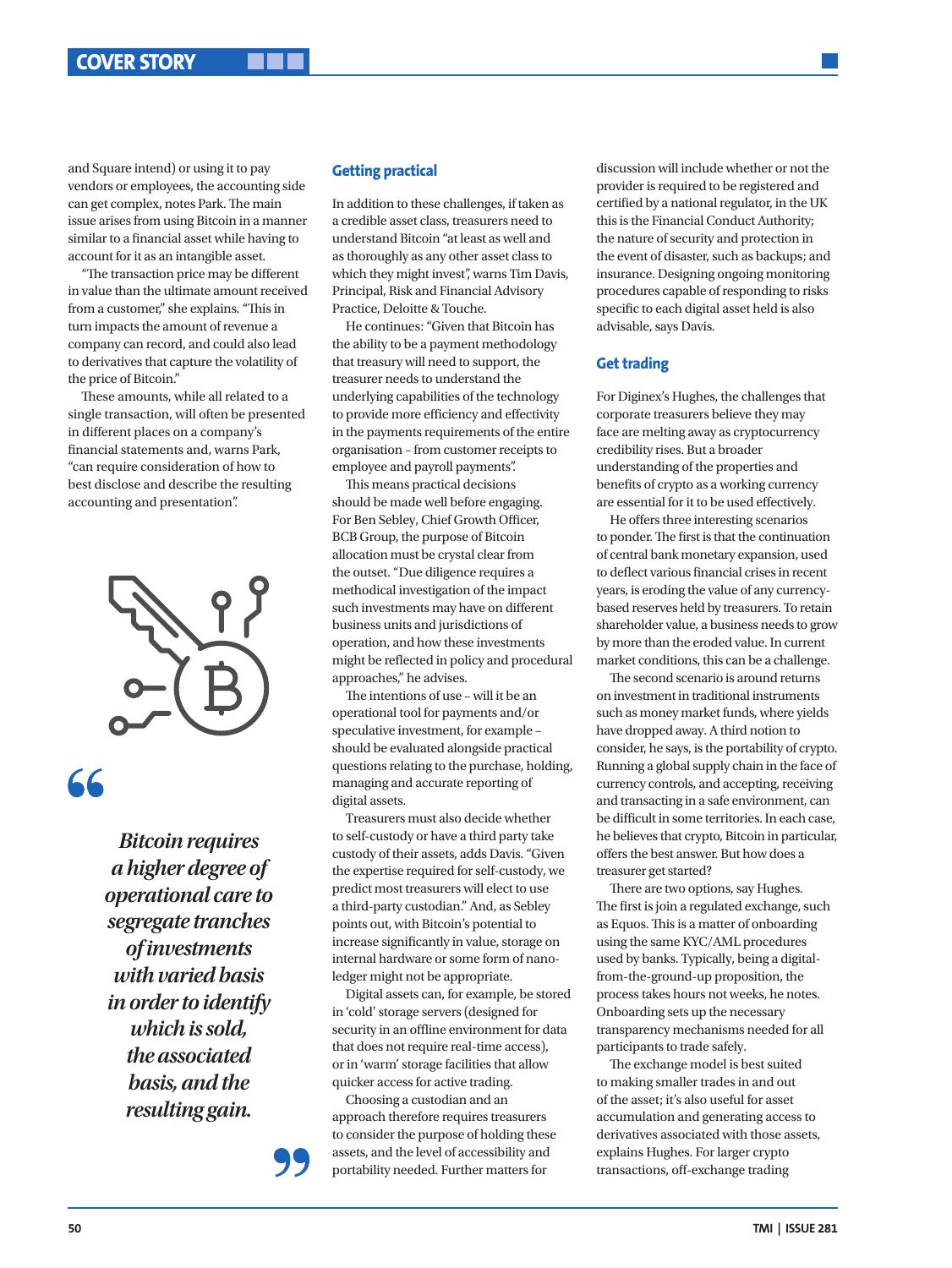capabilities are needed. For Diginex clients, this resembles the private banking experience, where access to a trading desk that will execute sizeable orders directly with market-makers, is offered.

As an initial exploration, it's perhaps logical that the transparency of exchangebased trade will best suit most treasurers interested in bitcoin. However, Hughes says that the majority of treasury deals facilitated by Diginex to date have been OTC.

"Because it is new territory, being hand-held throughout the process is valued," he explains. "We will see corporate treasurers starting to trade for themselves; the systems are being built in order to facilitate that, and access to trading screens and the capacity to track everything from a financial reporting perspective, is coming. But to start with, all traders have to build the appropriate muscles within their organisations."

# **CBDCs: real-world impact**

For those still hesitant, perhaps the concept of a central bank digital currency (CBDC) may provide the right entrée to the world of digital assets. CBDCs are at a very early stage of development but a 2020 survey by Central Banking magazine (cited by Ledger Insights), covering 46 central banks from across the globe, revealed that 65% are exploring the concept. The first transaction between FIs has already taken place.

Indeed, when Banque de France (BDF) successfully completed the first ever successful live settlement of a fund using CBDC tokens (blockchain-secured assets issued and fully backed by the central bank as legal tender) on 17 December 2020, it marked a moment of great importance for the entire financial world.

Concept proven, Anthony Culligan, Chief Engineer of SETL (the provider of the IZNES platform on which the €2m transaction was executed), believes that the technical difference between holding traditional securities and holding cash could now drive the wider adoption of CBDCs.

Typically, a large institution will hold a security with a third-party custodian. This legally keeps it remote from bankruptcy; if the custodian goes under, the asset is ring-fenced. However, cash is held directly in custody by a bank. If that bank gets into trouble, the owner of the

cash risks losing all, or at least having to stand in line with other creditors.

When a central bank issues money electronically – in much the same way that a large corporate issues shares electronically – it is available to be held in custody and is bankruptcy remote. "That has some very interesting implications for the way financial services work at the wholesale level," notes Culligan.

Traditional securities are typically traded on one system, such as CREST, Euroclear or Clearstream, and money is moved through another,, such as a real-time gross settlement (RTGS) system. This creates complexity when moving cash at a central bank, even around fairly standard transactions like delivery-versus-payment or if a clearing arrangement through, for example, LCH or Eurex, is used.

Electronic money, however, enables central banks to issue cash to market infrastructures and custodians, allowing direct and instant settlement on a platform such as IZNES by book entry, and without having any 'daylight' exposure to bank intermediaries. "In this setting, money becomes functionally the same as securities and so can operate on the same platform," explains Culligan.

Currently, direct access to electronic central bank money requires an account on the TARGET2 RTGS system. A new platform consolidating TARGET2 and T2S, its securities counterpart, will be launched in November 2022 as T2. Legislation dictates which institutions have access to T2, and therefore electronic central bank money. This means the legal framework must be updated to ensure the momentum of experiments by FIs such as BDF is not lost.

As well as working through the regulatory framework, CBDC momentumbuilding also means clarifying the roles of participants, says Culligan. Indeed, while it is not the position of central banks to undertake client management roles such as KYC and AML – this will remain commercial bank territory – central banks will be drawn closer to the market. "The model that is emerging is that of the commercial bank still owning the customer, but the customer, as an owner of central bank money, having a direct balance-sheet relationship with the central bank," he says.

The BDF experiment focused on the use of CBDC in the wholesale market

66

*The model that is emerging is that of the commercial bank still owning the customer, but the customer, as an owner of central bank money, having a direct balance-sheet relationship with the central bank.*